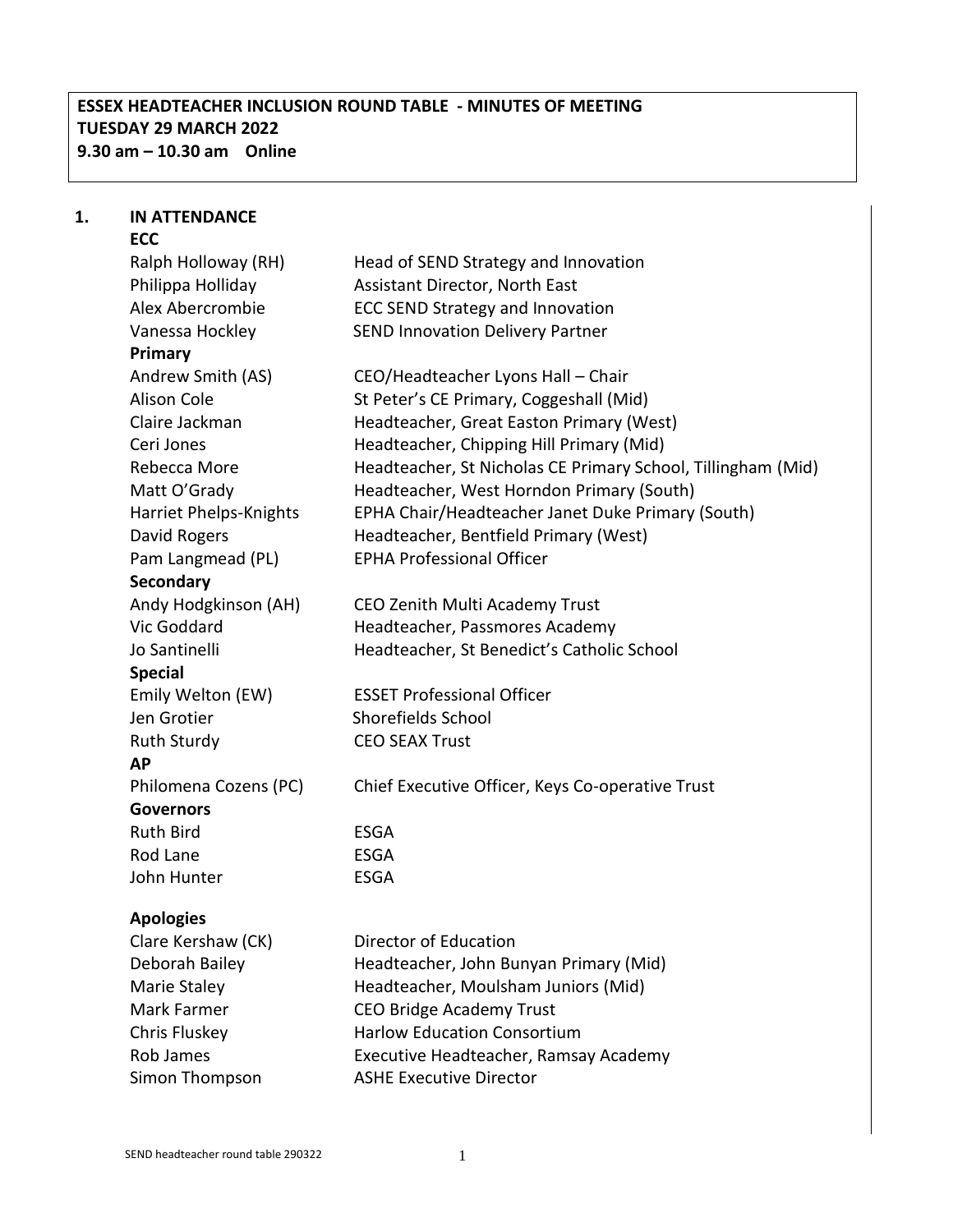Andrew Smith (Chair) welcomed colleagues to the meeting. He referred the group to the agenda and purpose of the meeting, to consider the following issues:

- Multi-Schools Council
- Exclusions and EHE
- Plans for a summer term inclusion conference

It was noted that the Government Green Paper resulting from the SEND Review had been published that morning, and agreed that a summary would be included during the meeting.

## **2. MULTI SCHOOLS COUNCIL**

Kierran Pierce attended the meeting to give an update about the Multi-Schools Council. The Multi Schools Council was established by Kierran in 2012. He was a teacher at Market Field School in Colchester. During a school council meeting the pupils felt that not enough was being done to break down perceptions around special needs and mental health difficulties. They decided that arranging collaborative, multi-school council meetings would be a good way to start breaking down negative perceptions.

The MSC set up a project called The Good Practice Seekers. This is a project co-designed with the Essex Youth Service and SEND IASS.

Twelve children from both primary/secondary and mainstream SEND education came together to design an "Inclusion Framework" of what best practice should look like within education. The group received six weeks' training which, in addition to designing the Framework, include: expectations on visits, team building exercises, safeguarding understanding and practice observations.

Following the training the group visited four schools, using the framework to look at inclusive practice. Each group wrote up their findings with a covering letter and a maximum of 5 stars was awarded to each school. Schools then had a term to respond to any of the recommendations. A re-visit was then organised where potential improvement were made and more stars awarded. Kierran gave an example of a school where, initially, the front reception was not as welcoming as might be hoped; on their return the group found that the staff had been reshuffled so that the front office staff were welcoming to visitors.

Since the first tranche, another group of eight children undertook three weeks of training with another four school visits. The framework has subsequently been updated based on the new group's feedback. A three- hour virtual training session was delivered to a group of children from one school. The Good Practice Seekers from the one school will now visit five local schools in the summer term, and re-visit in January 2023.

Overview of the project

It is designed to:

- Offer a chance to share good practice
- Give children a voice
- Improve inclusive practice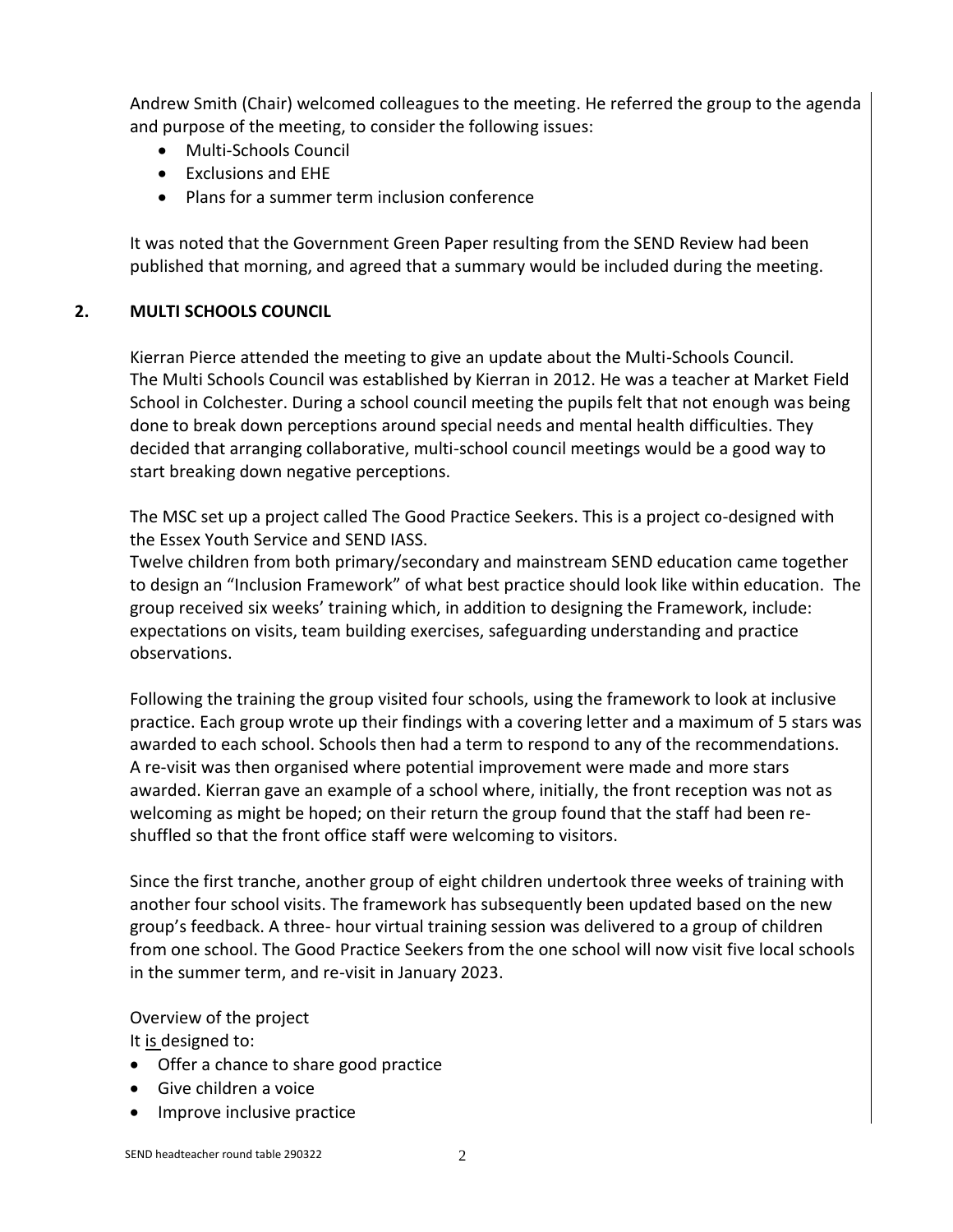- Worker closer with local schools
- Respond to child feedback

It is not designed to:

- Be a tick box exercise
- Catch schools out
- Be an adult-led agenda
- Be an Ofsted inspection
- Be a one size fits all project

### Next steps

- Development of three models: 6 weeks, 3 weeks or a 3-hour introductory session
- Training could be delivered via the Multi Schools Council in person or virtually
- Working with a cluster of schools or on an individual basis
- All schools primary and secondary are welcome to be involved
- The framework can be adapted if required
- Children could eventually lead the training itself
- It should merge into other projects linked to SEND, inclusion, whole school good practice
- Using Essex as a model of success

EW asked if schools that were involved with the Good Practice Seekers and Multi Schools Council were publicising this on their websites; Keirran noted that they were keen to promote.

A couple of the primary headteachers, Claire Jackman and Matt O'Grady, noted that their schools had been involved with the project and they were very positive and enthusiastic about it.

AN noted that this project could be included with the Inclusive Schools best practice document. RH and PH noted that the LA has a SEND score card system, and this could be added to that checklist.

It was agreed that the Multi Schools Council and, in particular, the Good Practice Seekers, could be promoted once again at the summer term inclusion conference, and possibly through other headteacher meetings.

Contact details [mschoolscouncil@gmail.com](mailto:mschoolscouncil@gmail.com)

### [www.multischoolscouncil.org.uk](http://www.multischoolscouncil.org.uk/)

The website includes a list of schools who are signed up to the Multi Schools Council. <https://www.multischoolscouncil.org.uk/good-practice-seekers/>

www.facebook.com/multischools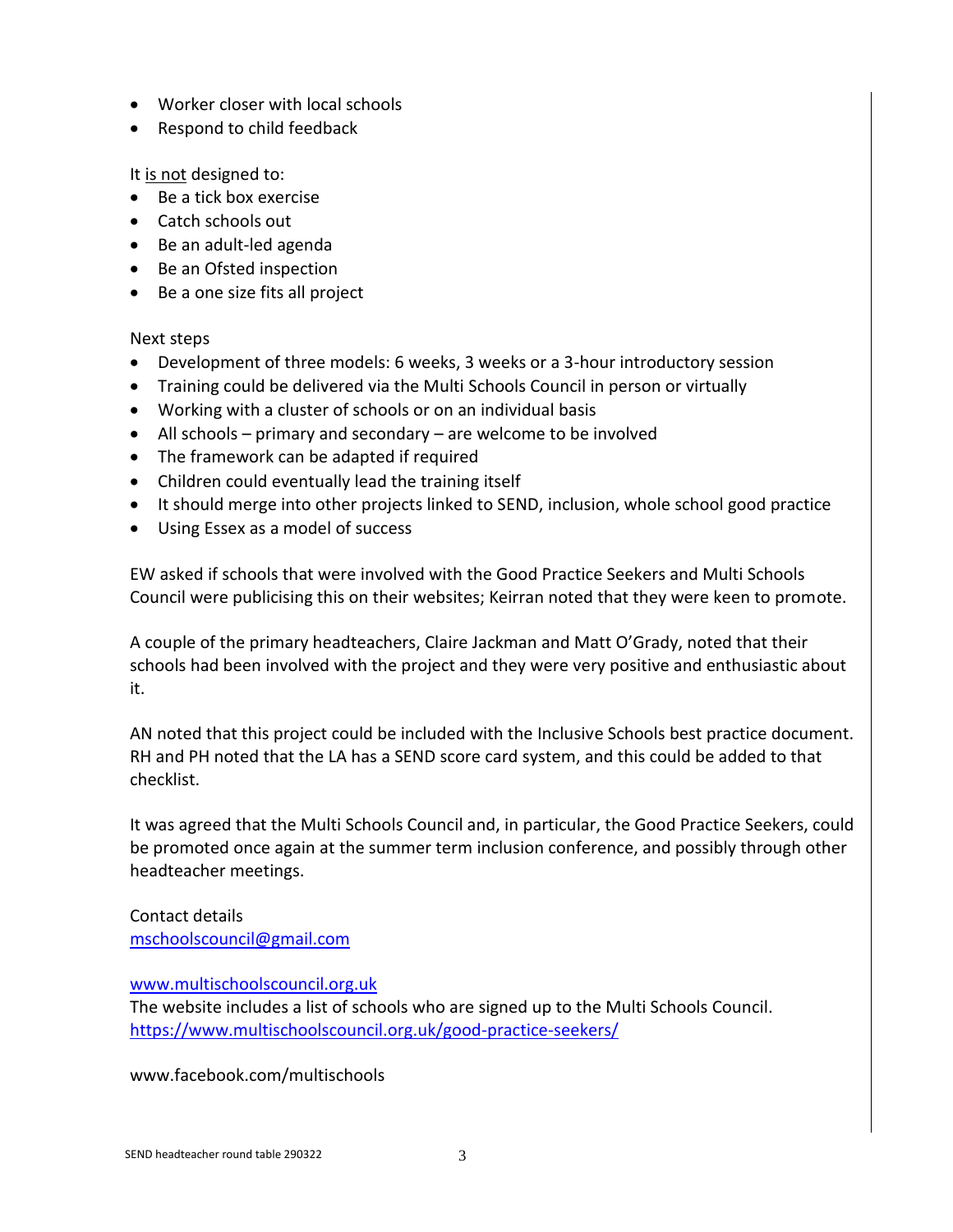## **3. INCLUSIVE SCHOOLS PRACTICE**

Chris Fluskey (HEC) has raised concerns about the use of exclusion, and noted that this is not solely linked to pupils who have special educational needs. He argued that the Inclusion Roundtable should include a focus on pupils excluded from education for all reasons.

Vic Goddard reiterated his concerns about students who are in some MATs who may be moved around the system until parents are worn down and remove their child from a Trust.

PC noted her concern that both of the Pupil Referral Units she runs are well over capacity and are facing an influx of 85 pupils in September. 35 of these referrals are medical Anxious School Refusers, and she noted that there is nowhere for these young people to access help and support. For the first time 50% of the intake will be girls. She argued that the current system is inadequate and not fit for purpose.

PL noted that a number of MATs (and some individual schools/academies) have been identified numerous times for demonstrating non-inclusive practice, and asked if this has been raised with the DfE; it is simply not possible for the Inclusion Roundtable to hold these Trusts to account with any effect or impact, however concerned we are about inclusion. RH noted that poor practice and issues have been raised with the RSC, the DfE and Ofsted, but with no useful outcome. VG noted that parents simply stop applying to these MAT schools as they know that their children will inevitably be refused places.

VG argued that until the accountability structure changes there is little that can be done to change practice; the Local Authority currently has no levers or legal power to challenge these MATs.

EW argued that the Inclusive Schools document could be more hard hitting and tougher than it currently is. It was suggested that the ESGA logo should be included in the document, to demonstrate the involvement of governors.

## **4. PLANNING AN INCLUSION CONFERENCE**

It was agreed that the summer conference would provide an opportunity to share the Inclusive Schools document.

PH felt that the Headteacher Associations should play a greater part in holding non-inclusive schools to account. However, PL and HPK (Professional Officer and Chair of EPHA) both said that this was not the role of the Associations, although they were certainly in support of more inclusive behaviour.

PH noted that Margaret Mulholland is still very keen to be involved with the Inclusion Conference.

SEND headteacher round table 290322 4 There was some concern that only schools that are demonstrably inclusive would attend the conference. PL suggested that there could be a focus on the implications of the SEND Green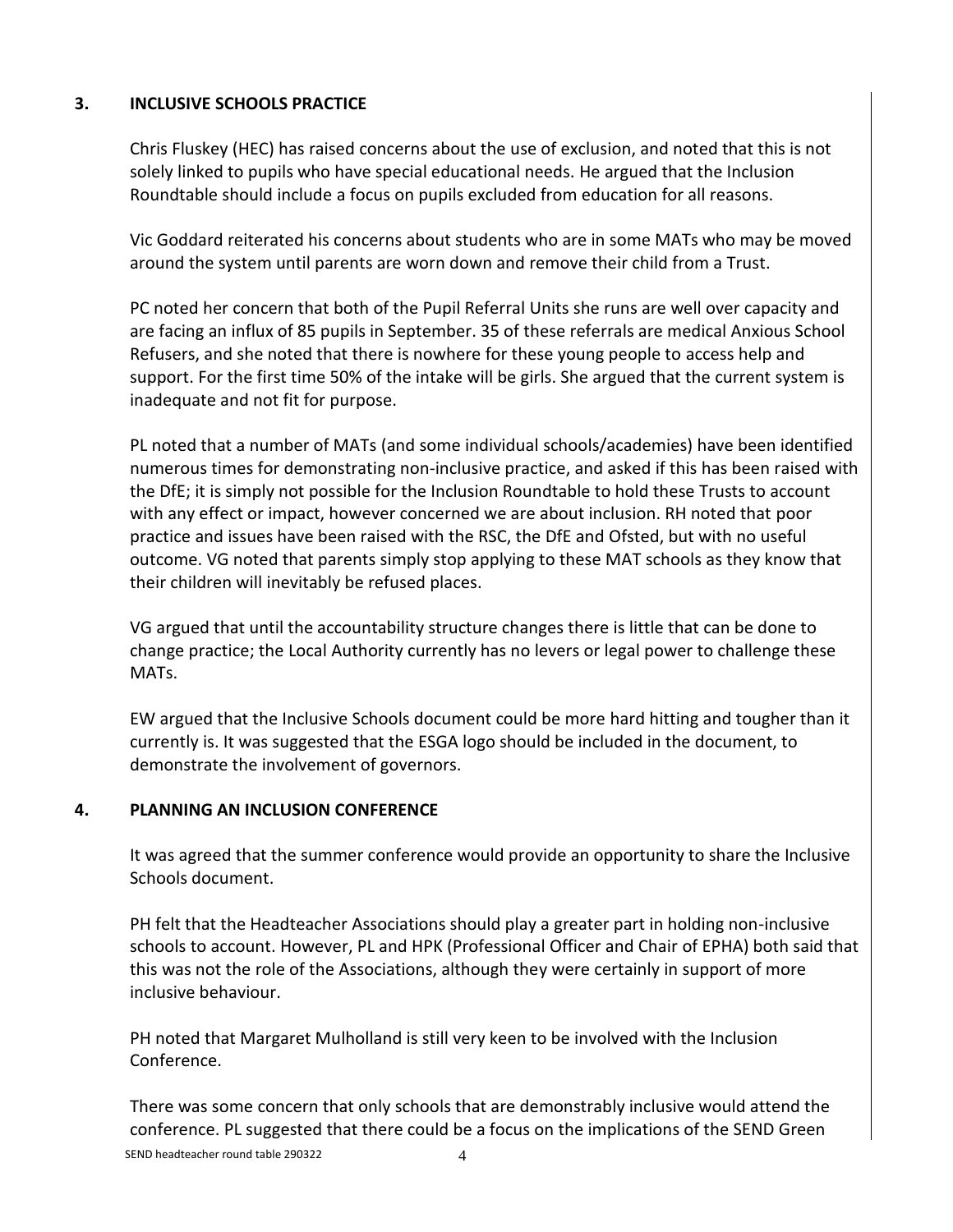Paper, so that all schools were engaged. It was noted that other groups, such as governors and SENCos could be invited, to encourage participation.

RH and PH will lead a working party to develop the conference, and volunteers were asked to join them *(volunteers to email).*

### **5. PUBLICATION OF THE SEND GREEN PAPER**

The Department for Education has today published the long awaited SEND Review: Right support, right place, right time; the green paper, and details of the consultation process, can be read in full at **SEND review: right support, right place, right time - GOV.UK (www.gov.uk)**. A summary can be read at [Summary of the SEND review: right support, right place, right time -](https://www.gov.uk/government/publications/send-and-ap-green-paper-responding-to-the-consultation/summary-of-the-send-review-right-support-right-place-right-time) [GOV.UK \(www.gov.uk\)](https://www.gov.uk/government/publications/send-and-ap-green-paper-responding-to-the-consultation/summary-of-the-send-review-right-support-right-place-right-time) . The key headlines from the paper are below.

The review has identified 3 key challenges facing the SEND and alternative provision system.

- 1. Navigating the SEND system and alternative provision is not a positive experience for too many children, young people and their families.
- 2. Outcomes for children and young people with SEND or in alternative provision are consistently worse than their peers across every measure.
- 3. Despite the continuing and unprecedented investment, the system is not financially sustainable.

### A single national SEND and alternative provision system

The review concludes that there is a need for much greater consistency in how needs are identified and supported, so decisions are made based on a child or young person's needs in coproduction with families, not where they live or the setting they attend.

The DfE proposes to:

- establish a new national SEND and alternative provision system setting nationally consistent standards for how needs are identified and met at every stage of a child's journey across education, health and care - parents and carers will be confident that their child's needs will be met effectively in the most appropriate local setting, they will be clear about what support their child is receiving and will be engaged in decision-making at every stage
- create new local SEND partnerships bringing together education, health and care partners with local government to produce a local inclusion plan setting out how each area will meet the national standards - when specialist support is needed, the local inclusion plan will set out the provision that is available within the local area, including units within mainstream, alternative and specialist provision
- support parents and carers to express an informed preference for a suitable placement by providing a tailored list of settings, including mainstream, specialist and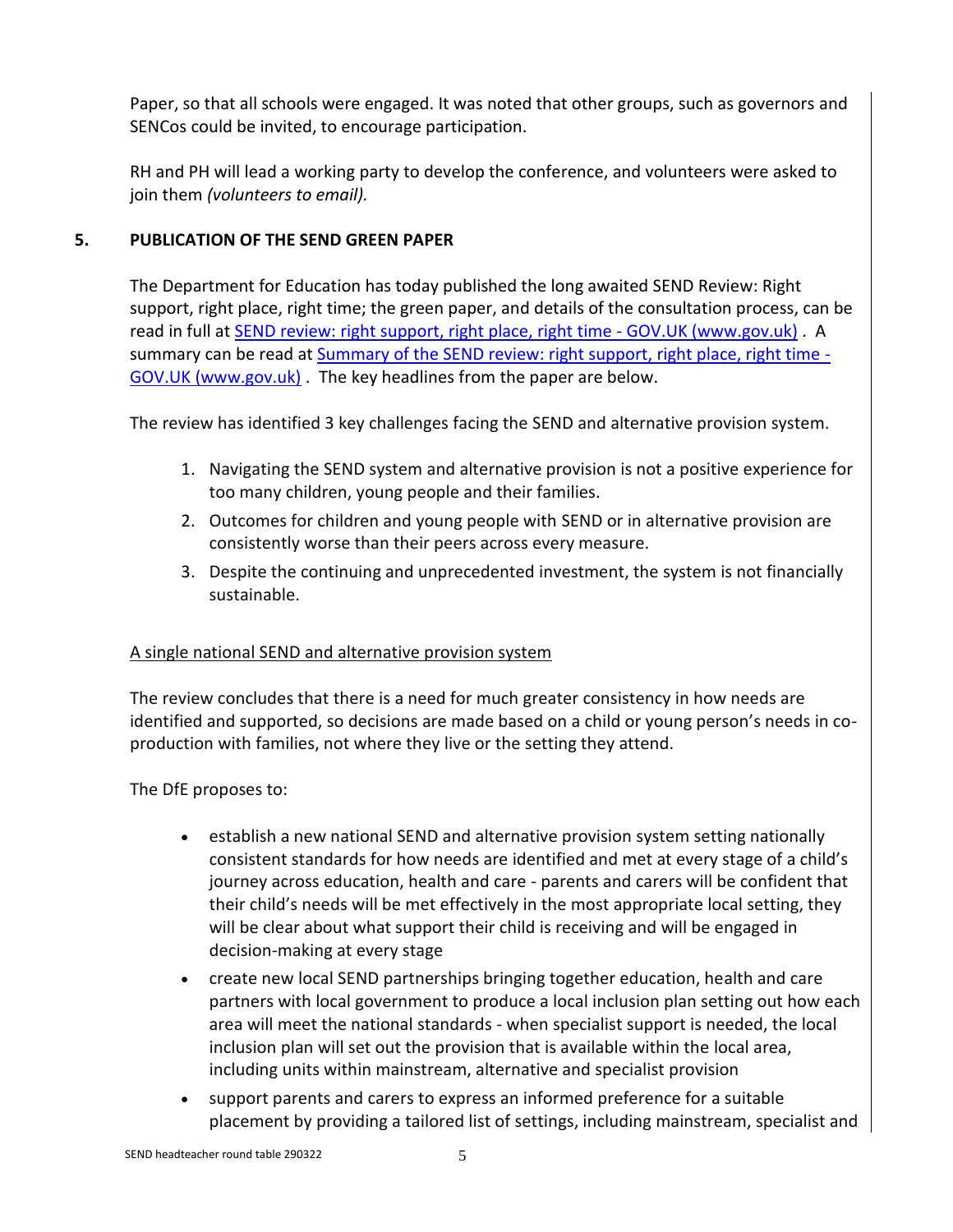independent - they will continue to have the right to request a mainstream setting for their child

- introduce a standardised and digitised EHCP process and template to minimise bureaucracy and deliver consistency
- streamline the redress process to make it easier to resolve disputes earlier, including through mandatory mediation, whilst retaining the tribunal for the most challenging case

### Excellent provision from early years to adulthood

The review has heard there is a need for a more inclusive education system to ensure that children and young people with SEND are set up to thrive.

The DfE intends to:

- increase the total investment in the schools' budget, with an additional £1 billion in 2022 to 2023 to support children and young people with the most complex needs
- improve mainstream provision, building on the ambitious schools white paper reforms, through excellent teacher training and development and a 'what works' evidence programme to identify and share best practice including in early intervention
- build expertise and leadership, by consulting on a new SENCo national professional qualification (NPQ) for school SENCos, alongside increasing the number of staff with an accredited SENCo qualification in early years settings
- invest £2.6 billion, over the next 3 years, to deliver new places and improve existing provision for children and young people with SEND or who require alternative provision
- deliver more new special and alternative provision free schools in addition to 60 already in the pipeline
- set out a clear timeline that, by 2030, all children and young people will benefit from being taught in a family of schools, with their school, including special and alternative provision in a strong trust or with plans to join or form one, sharing expertise and resource to improve outcomes
- commission analysis to better understand the support that children and young people with SEND need from the health workforce so that there is a clear focus on SEND in health workforce planning
- fund more than 10,000 additional respite placements and invest £82 million in a network of family hubs so more children, young people and their families can access wraparound support
- invest £18 million, over the next 3 years to build capacity in the supported internships programme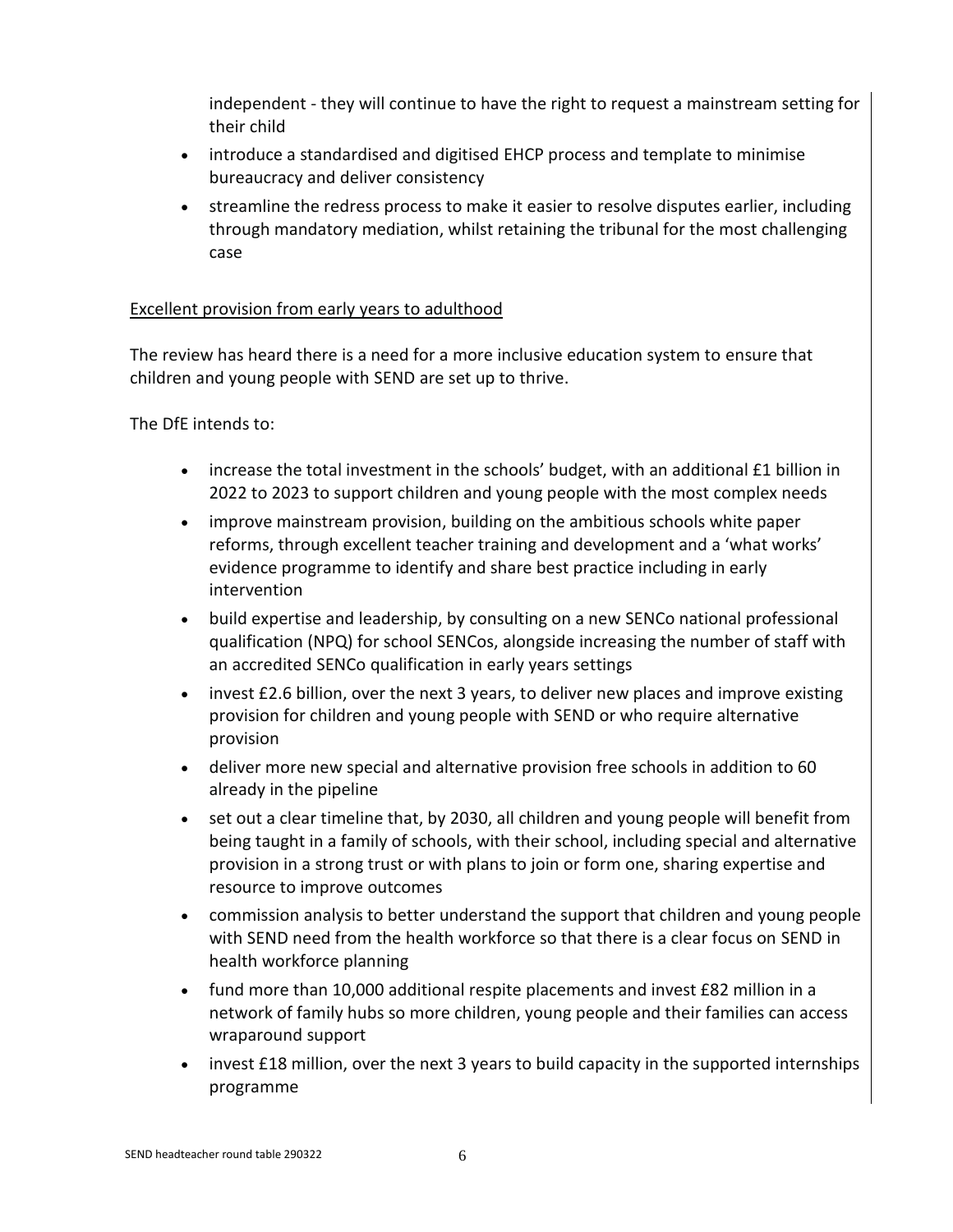improve transition at further education by introducing common transfer files alongside piloting the roll out of adjustment passports to ensure young people with SEND are prepared for employment and higher education

### A reformed and integrated role for alternative provision

The review has identified that the role of alternative provision is not always clear and can be used too late or in a way which is not focussed on a young person's needs.

The DfE proposes to:

- make alternative provision an integral part of local SEND systems by requiring the new SEND partnerships to plan and deliver an alternative provision service focused on early intervention
- give alternative provision schools the funding stability to deliver a service focused on early intervention by requiring local authorities to create and distribute an alternative provision specific budget
- develop a bespoke performance framework for alternative provision which sets robust standards focused on progress, re-integration into mainstream education or sustainable post-16 destinations
- deliver greater oversight and transparency on children and young people's movements into and out of alternative provision
- launch a call for evidence, before the summer, on the use of unregistered provision to investigate existing practice

### System roles, accountabilities and funding reform

The review has heard the need to align system incentives and accountabilities to reduce perverse behaviours that drive poor outcomes and high costs in the current system.

The DfE propose to:

- deliver clarity on roles and responsibilities for all partners, across education, health, care and local government through the new national standards - with aligned accountabilities, so everyone has the right incentives and levers to do their role and be held to account
- equip the Department for Education's new regions group to take responsibility for holding local authorities and trusts to account for delivering for children and young people with SEND locally through new funding agreements between local government and the Department for Education
- introduce a new inclusion dashboard for 0 to 25 provision giving a timely, transparent picture of how the system is performing at a local and national level across education, health and care